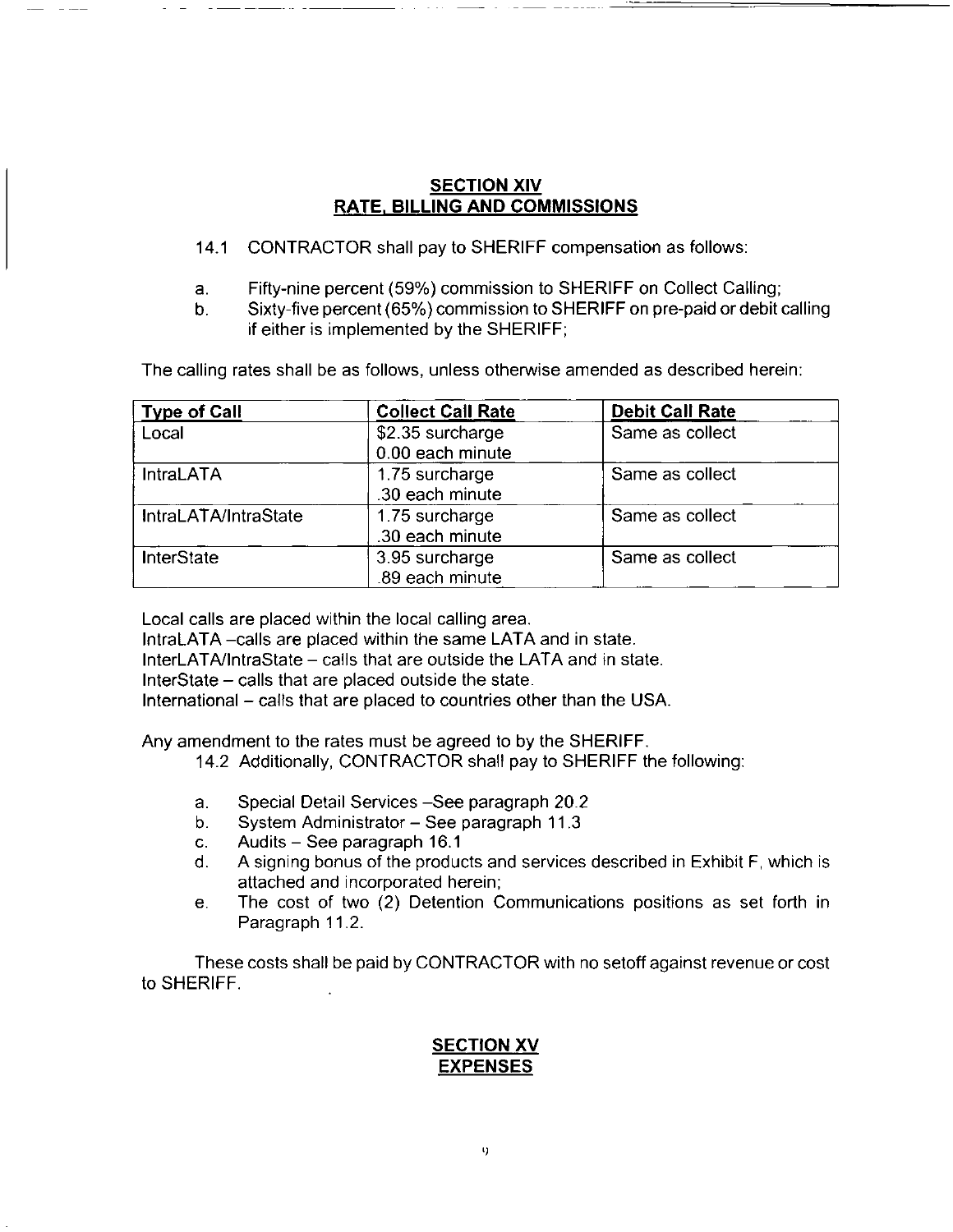# FW: Very Important: FCC Inmate Interstate Call Rate Change

### Hessler, Jeff <Jeff\_Hessler@sheriff.org>

Thu 2/26/2015 5:40 PM

To:

2 attachments

FCC Inmate Rate Order 13-113.docx; 09409042 AGREEMENT FULLY EXECUTED 8.26.10.pdf;

#### Terrence:

I think the below email string answers your question. The new rates went into effect by operation of law as set forth below. We contemplated the need for an amendment to the agreement, but it does not believe it every finalized.

**From:** Brady, Michael: Purchasing **Sent:** Tuesday, February 11, 2014 9:22 AM **To:** Hessler, Jeff **Cc:** Chin-A-Young, Maureen; Costa, Irene; Fuentes, Lisa; Davison, Maria; Schlegel, Robert; Warlen, Neesa; Neely, Keith **Subject:** FW: Very Important: FCC Inmate Interstate Call Rate Change

#### Jeff

Please see emails below and attached letter. This will most likely require an amendment to the attached agreement between Securus and BSO. See pricing on page 10.

### Michael Brady

Michael Brady Purchasing Agent II Purchasing Bureau Contracts Division 954-831-8175



www.sheriff.org *Please note that Florida has a broad public records law, and that all correspondence sent to me via email may be subject to disclosure.*

**From:** Costa, Irene **Sent:** Monday, February 10, 2014 8:57 AM **To:** Brady, Michael: Purchasing; Fuentes, Lisa; Davison, Maria **Cc:** Schlegel, Robert; Warlen, Neesa; Neely, Keith **Subject:** FW: Very Important: FCC Inmate Interstate Call Rate Change **Importance:** High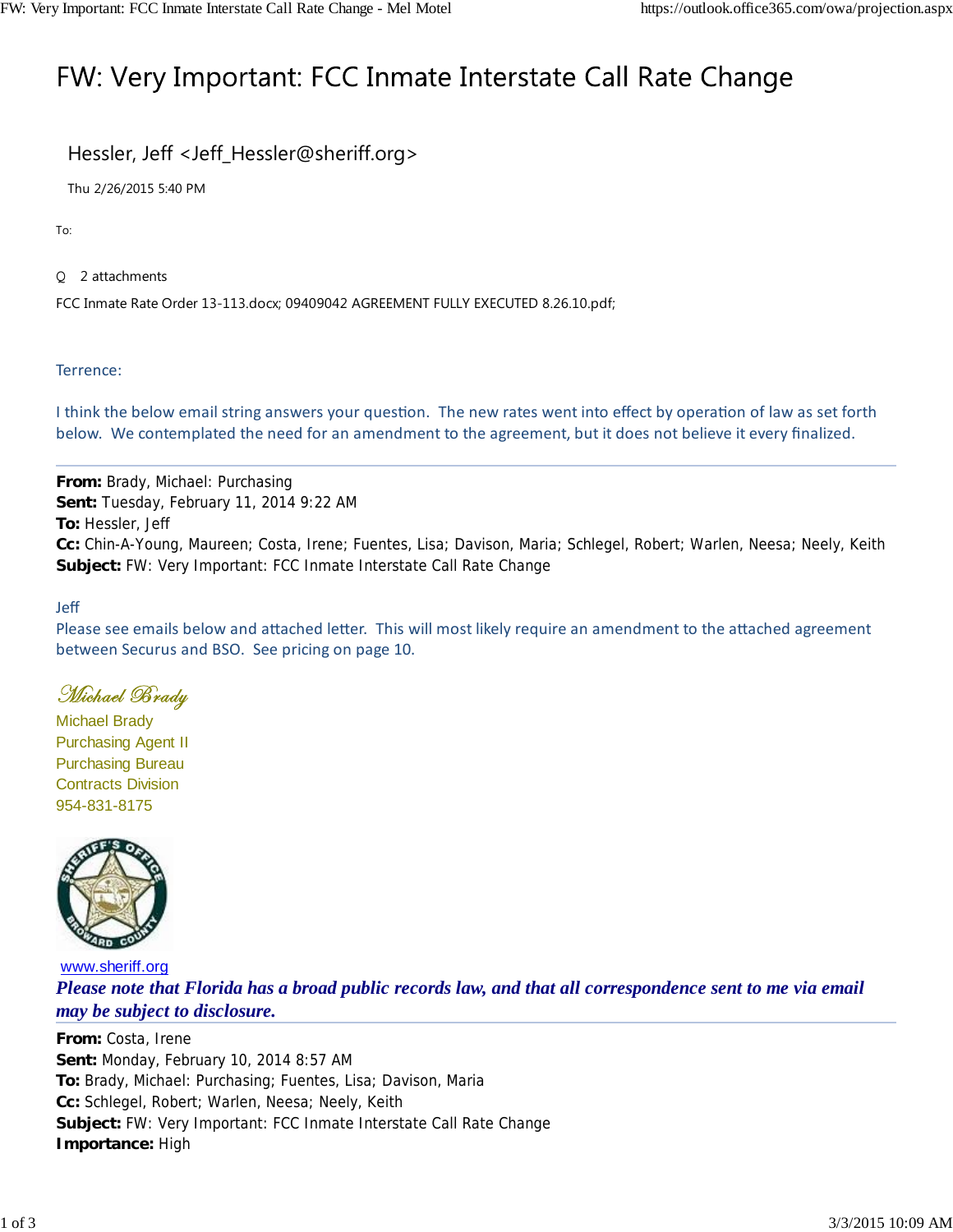You may have received e-mail below from Securus, but I thought it best to forward.

Irene Costa, CPPO, CPPB Contract Manager Purchasing Bureau Broward Sheriff's Office Irene\_Costa@Sheriff.org 954-321-4748



*Please note that Florida has a broad public records law and that all correspondence sent to me via email may be subject to disclosure*

**From:** Paul Cappiello [mailto:pcappiello@securustech.net] **Sent:** Sunday, February 09, 2014 8:01 PM **Subject:** Very Imporatant: FCC Inmate Interstate Call Rate Change **Importance:** High

All,

I've been sending out updates to all of you on this over the last few months, but I wanted to remind you that the new Interstate inmate call rates go into effect on 2/11. Please review the information below and attached from our corporate counsel. The FCC order does supersede any existing contract wording and the changes will be going into effect on the 11<sup>th</sup> regardless. There was a letter that was sent out to all customers but I wanted to get this to you so you can inform inmates if needed. Again, this applies only to Interstate calls.

#### As per our Corporate Counsel:

The FCC's order applies by operation of law. Securus is likely to be subject to FCC fines, and to contempt of a federal court's order, in the event we fail to implement rate caps and stop commissions on interstate calls on February 11.

The FCC order is attached.

Interstate Rates will be:

\$.0.25 cents per minute for collect calls and \$0.21 per minute for prepaid card or debit calls. No commissions will be paid on Interstate calls after the 11<sup>th</sup> as per the order.

No other rates will change and Securus will be happy to discuss option on way to recoup any lost revenues from the implementation of FCC order. (adding debit calling, AIS, raising local rates, implementing Securus Instant Pay, or any other call activities that can improve call volume.

In the interim, we will spend over \$1 Million dollars in legal fees to fight this for our facility customers. We will spend another \$1 Million+ dollars in internal costs of changing our billing system, discussing with facility customers, and training our Account Managers. Securus will spend another \$500,000+ dollars per year in FCC filings to justify our rates. .

Thank you.